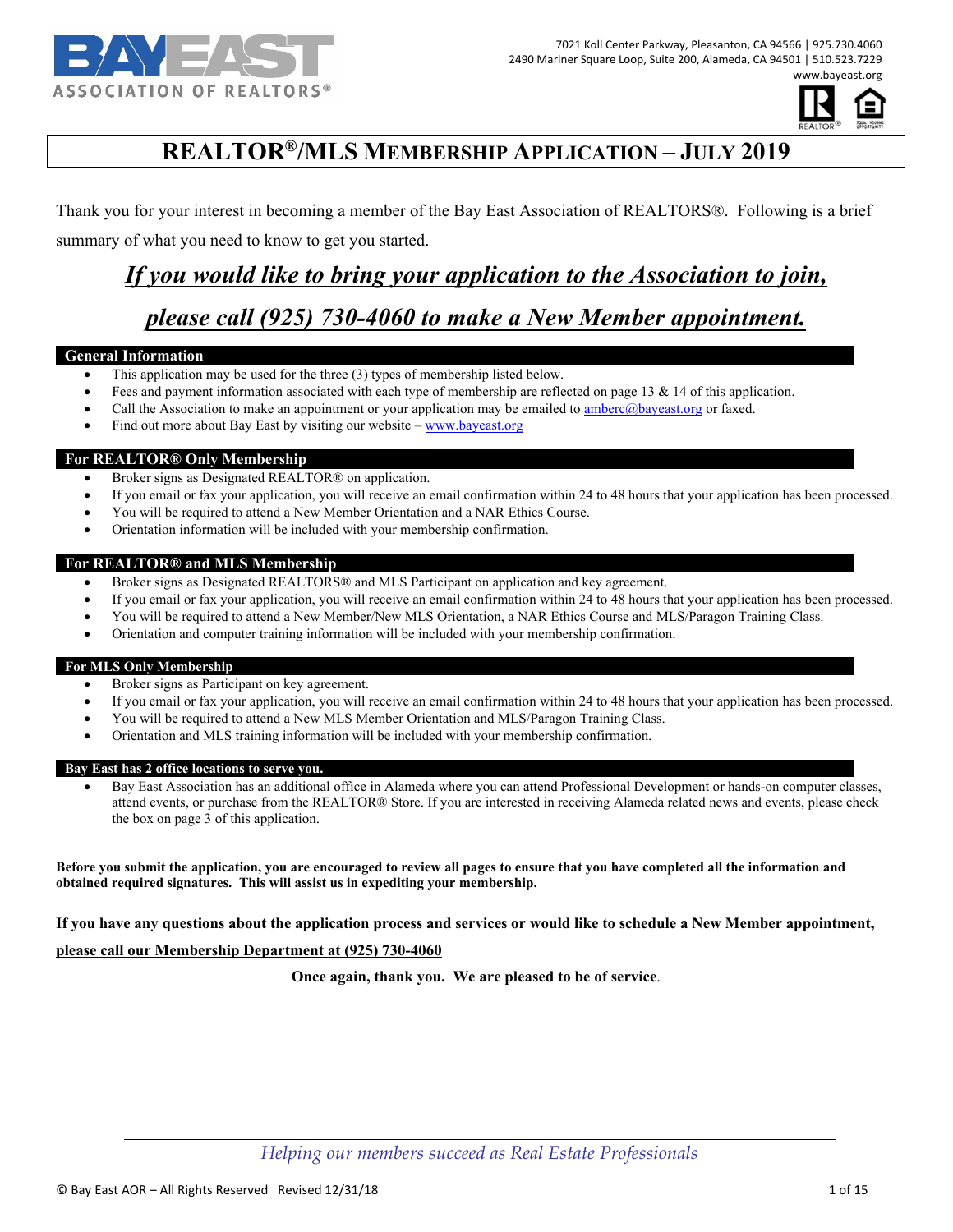|                                                                                                                                                           | FOR BAYEAST OFFICE USE ONLY                                                                                                                                                                                                    |  |                               |  |                           |  |  |  |
|-----------------------------------------------------------------------------------------------------------------------------------------------------------|--------------------------------------------------------------------------------------------------------------------------------------------------------------------------------------------------------------------------------|--|-------------------------------|--|---------------------------|--|--|--|
|                                                                                                                                                           |                                                                                                                                                                                                                                |  |                               |  |                           |  |  |  |
|                                                                                                                                                           |                                                                                                                                                                                                                                |  |                               |  |                           |  |  |  |
|                                                                                                                                                           |                                                                                                                                                                                                                                |  | <b>MEMBERSHIP APPLICATION</b> |  |                           |  |  |  |
|                                                                                                                                                           | I hereby apply to the Bay East Association of REALTORS® for: (Please check one)<br>REALTOR® and MLS Membership<br>REALTOR® Membership                                                                                          |  |                               |  | <b>MLS</b> Membership     |  |  |  |
|                                                                                                                                                           | <b>IMPORTANT:</b> If you are currently a member of another Association or have been in the past, please complete the<br>following so that your California Association and National Association records may be updated.         |  |                               |  |                           |  |  |  |
|                                                                                                                                                           |                                                                                                                                                                                                                                |  |                               |  |                           |  |  |  |
|                                                                                                                                                           |                                                                                                                                                                                                                                |  |                               |  |                           |  |  |  |
|                                                                                                                                                           | Member/NRDS #: Next Service Services and Services Services and Services Services Services and Services Services                                                                                                                |  |                               |  |                           |  |  |  |
| 1.                                                                                                                                                        |                                                                                                                                                                                                                                |  |                               |  |                           |  |  |  |
| 2.                                                                                                                                                        | $\Box$ Broker $\Box$ Salesperson $\Box$ Corporate                                                                                                                                                                              |  |                               |  |                           |  |  |  |
| 3.                                                                                                                                                        |                                                                                                                                                                                                                                |  |                               |  |                           |  |  |  |
|                                                                                                                                                           | (Appraiser)                                                                                                                                                                                                                    |  |                               |  |                           |  |  |  |
| 4.                                                                                                                                                        | Social Security # (last 4 digits): 5. Driver's License #/Birth Month/Year: 11.12.12<br>(used for verification purposes)                                                                                                        |  |                               |  |                           |  |  |  |
| Name (as you wish it to appear in membership roster $-12$ characters per first name $\&$ 12 per last name $-$<br>6.<br>must also be shown on DRE License) |                                                                                                                                                                                                                                |  |                               |  |                           |  |  |  |
|                                                                                                                                                           | Mr Mrs Ms                                                                                                                                                                                                                      |  |                               |  |                           |  |  |  |
| 7.                                                                                                                                                        |                                                                                                                                                                                                                                |  |                               |  |                           |  |  |  |
|                                                                                                                                                           | $\Box$ Residential Brokerage $\Box$ Commercial/Industrial Brokerage $\Box$ Appraising<br>*required                                                                                                                             |  |                               |  |                           |  |  |  |
|                                                                                                                                                           | $\Box$ Property Management $\Box$ Farm and Land Brokerage                                                                                                                                                                      |  |                               |  | $\Box$ Mortgage Financing |  |  |  |
| 8.<br>9.                                                                                                                                                  | Professional Designations:<br>$\Box$ CRS<br>$\Box$ GRI<br>Firm Name:                                                                                                                                                           |  |                               |  |                           |  |  |  |
|                                                                                                                                                           | 10. Firm Address: 2008. Contract and the set of the set of the set of the set of the set of the set of the set of the set of the set of the set of the set of the set of the set of the set of the set of the set of the set o |  |                               |  |                           |  |  |  |
|                                                                                                                                                           | (street)                                                                                                                                                                                                                       |  |                               |  |                           |  |  |  |
|                                                                                                                                                           | (city)                                                                                                                                                                                                                         |  | (state)                       |  | (zip)                     |  |  |  |
|                                                                                                                                                           | 11. Firm Phone: $($ $)$ Extension: Extension: Fax: $($ $)$                                                                                                                                                                     |  |                               |  |                           |  |  |  |
|                                                                                                                                                           |                                                                                                                                                                                                                                |  |                               |  |                           |  |  |  |
|                                                                                                                                                           | (street)                                                                                                                                                                                                                       |  |                               |  |                           |  |  |  |
|                                                                                                                                                           | (city)<br>Helping our members succeed as Real Estate Professionals                                                                                                                                                             |  | (state)                       |  | (zip)                     |  |  |  |

© Bay East AOR – All Rights Reserved ‐ Revised 12/31/18 Page **2** of **15**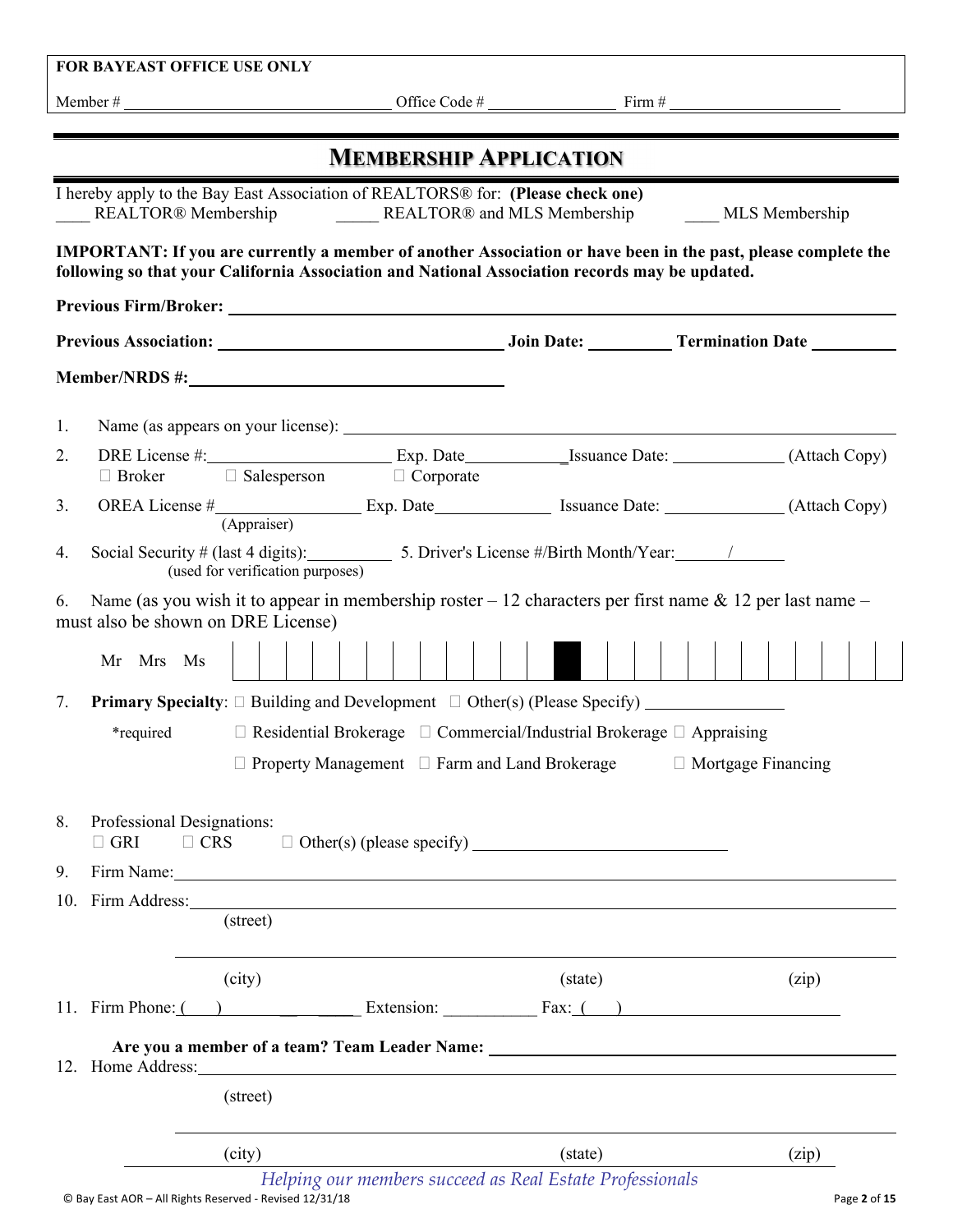- 13. Home Phone:
- 14. Agent Phone **(number you want to appear in MLS as your Primary #)**: ( )
- 15. Agent Cell Phone (**for text communications**) **(** )
- 16. If you speak a foreign language and would like to include this information in your member profile on www.bayeast.org, please list the languages below:

## **REQUIRED – PLEASE CHECK AT LEAST ONE**

**17a. Preferred Communication:**  $\Box$  Mail  $\Box$  E-Mail  $\Box$  Text  $\Box$  Social Media  $\Box$  Phone **17b. Prefer to Receive Mail:**  $\Box$  Home  $\Box$  Firm

18. By signing below, I expressly authorize the Association, including the local, state and national, and their subsidiaries or representatives to text or e-mail to me at the cell number listed above and e-mail address below, material advertising the availability of or quality of any property, goods or services offered, endorsed or promoted by the Association. I further agree to participate in e-voting and e-billing. To facilitate this, I understand that I will receive an email at the address below within 2 to 3 business days from receipt of this application. If I do not receive the email I will notify Bay East's Membership department so my records may be updated.

| $\sim \cdot$<br>Sign: | Print Name:          |
|-----------------------|----------------------|
| Email Address:        | Website.<br>Address: |

- 19.  $\Box$  I do not wish for my email to appear on Paragon MLS.
- 20.  $\Box$  I do not wish to have my contact information appear on www.bayeast.org
- 21. I understand that the fees paid upon joining may have been a prorated amount dependent on the month in which I joined. The annual billing period for REALTOR® dues and MLS fees is July 1 through June 30.
- 22.  $\Box$  I wish to receive Alameda Chapter news/events.
- 23. Further, I Games and all and agree that **I must attend a mandatory** and a structure of the mandatory **Exercise 23.** Exercise 23. **New Member Orientation (REALTOR® and MLS), NAR Code of Ethics Class, and computer class and until these requirements are met I will receive a 60-day temporary MLS Login/Password.** The MLS portion of the Orientation and computer class may be taken remotely). I further agree that if I fail to attend these mandatory trainings within sixty (60) days of my application the 60-day temporary password will be revoked, and membership may be suspended until I complete them. If I fail to attend the mandatory orientations, computer class or NAR Code of Ethics Class within sixty (60) days of my application, conducted by the BAY EAST ASSOCIATION OF REALTORS®, my membership may, at the discretion of the Board of Directors, be terminated. In such instances, dues shall be returned to the individual less a prorated amount to cover the number of days that the individual received association/MLS services and any application fee.

*I* wish to take my mandatory classes at the □ Pleasanton office □ Alameda office

24. **MLS Broker/Participants Only.** To be eligible for MLS membership, MLS Broker/Participants **must** offer and /or accept compensation in the capacity of a real estate broker. I certify that I actively endeavor during the operation of my real estate business to list real property of the type listed on the MLS and/or to accept offers of cooperation and compensation made by listing brokers or agents in the MLS.

**[ ] Yes, I certify [ ] No, I cannot certify**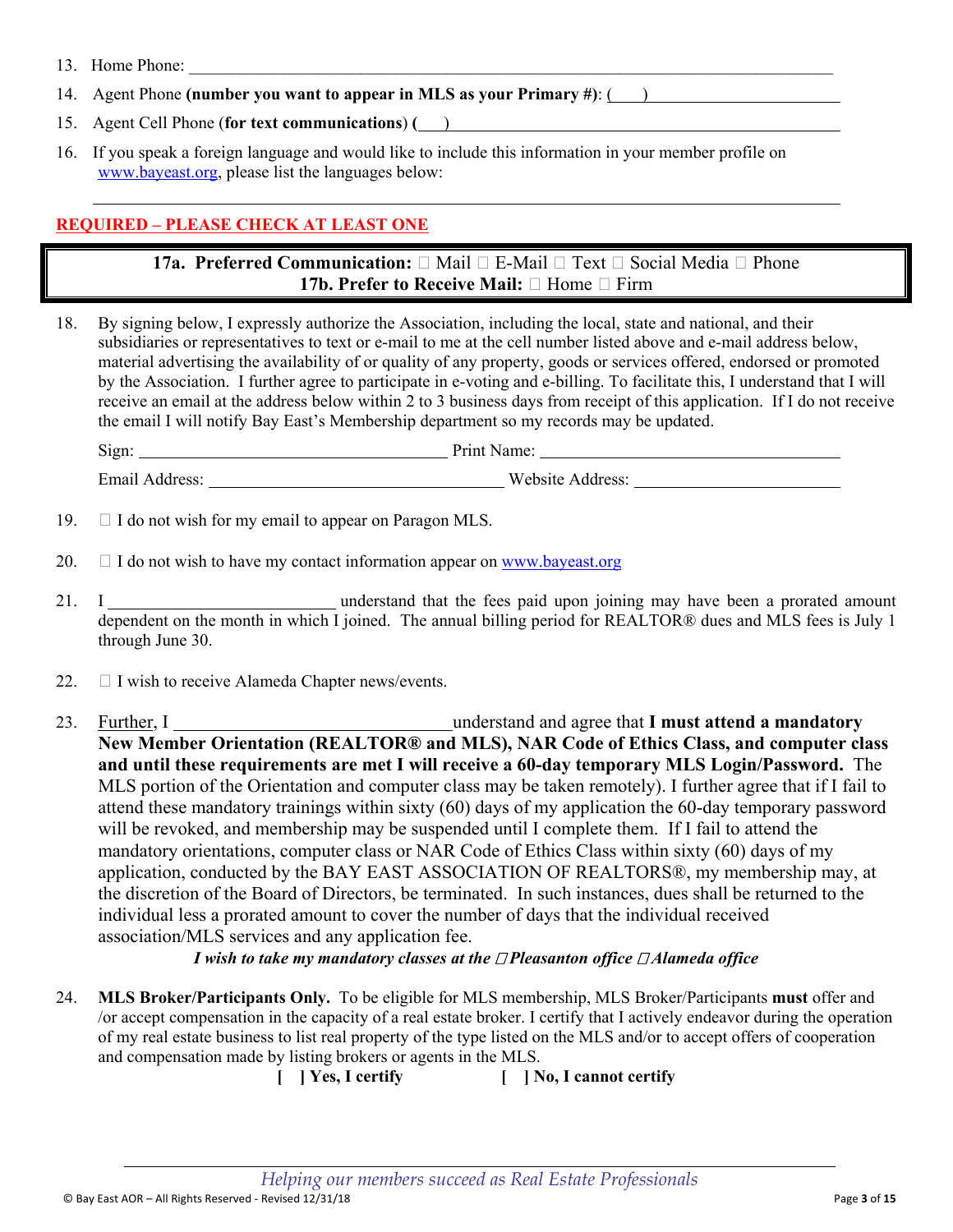- 25. I certify that I have no record of official sanctions rendered by the courts or other lawful authorities within the past three (3) years for violation of:
	- Civil rights laws [ ] Yes, I certify [ ] No, I cannot certify • Real Estate licensing laws [ ] Yes, I certify [ ] No, I cannot certify • Other laws prohibiting unprofessional conduct  $\begin{bmatrix} 1 \end{bmatrix}$  Yes, I certify  $\begin{bmatrix} 1 \end{bmatrix}$  No, I cannot certify

If you could not certify any of the above, please attach additional sheets with all relevant details about the violation(s), including the date(s), type of violation(s), and a copy of the discipline, if any.

- 26. Have you been found in violation of the Code of Ethics or other membership duties in any Association of REALTORS $@$  in the past?  $[$   $]$   $Yes$   $[$   $]$   $No$  If Yes, provide details:
- 27. Are there pending ethic complaints against you? [ ] Yes [ ] No If yes, provide details:
- 28. Do you have any unsatisfied discipline pending? [ ] Yes [ ] No If yes, provide details:
- 29. Are you a party to pending arbitration request? [ ] Yes [ ] No If yes, provide details:
- 30. Do you have any unpaid arbitration awards or unpaid financial obligations to another association of REALTORS® or MLS? [ ] Yes [ ] No If yes, provide details:
- 31. Have you ever been disciplined by the Department of Real Estate (DRE)?
	- [ ] Yes If yes, provide all relevant details and dates (or attach copies of discipline)
	- [ ] No

l l

l

**ARBITRATION AGREEMENT:** (a) I hereby agree for myself and the firm for which I act to binding arbitration of disputes with any member of this Association, with any member of C.A.R. in accordance with its rules and regulations or any client covered by the Association rules. (b) Further, I agree to binding arbitration in accordance with Association/MLS Rules, with any other MLS Participant or Subscriber of this Association/MLS or with any other MLS Participant or Subscriber of an Association/MLS which shares a common database with this Association/MLS through a Regional or Reciprocal Agreement.

I acknowledge that if accepted as a member and subsequently resign from Bay East Association or otherwise cause membership to terminate with an ethics complaint pending, the Board of Directors may condition renewal of membership upon submission to the pending ethics proceeding and will abide by the decision of the hearing panel. I further understand the duty to submit to arbitration continues in effect even after membership lapses or is terminated, provided the dispute arose while a REALTOR® member.

**NO REFUND:** I understand that my dues and MLS fees are non-refundable. In the event I fail to maintain eligibility for membership or for MLS Services for any reason under the bylaws or MLS rules, including but not limited to, discipline by the Association/MLS, I understand I will not be entitled to a refund of my dues or fees.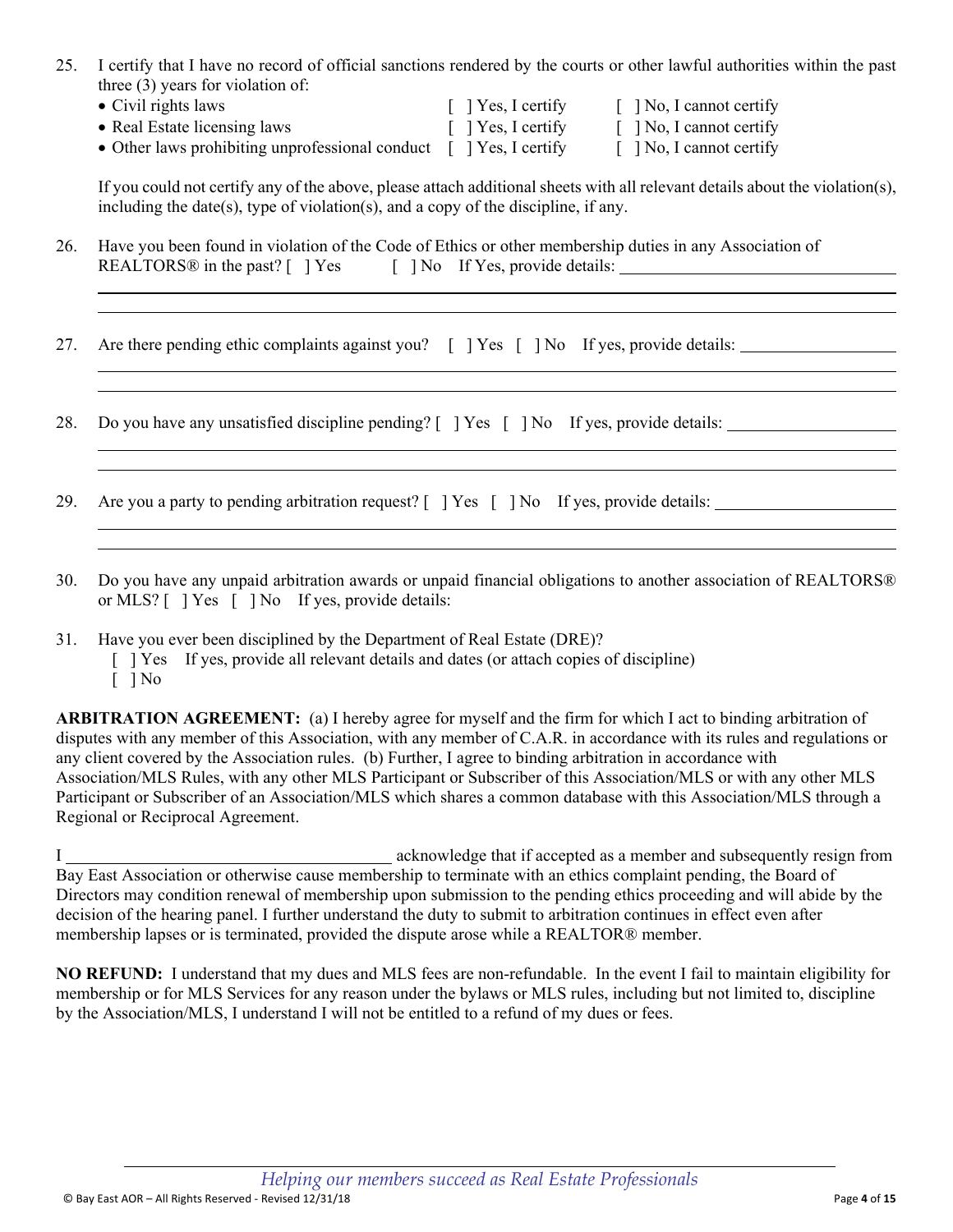**AUTHORIZATION TO RELEASE AND USE INFORMATION AND WAIVER:** I authorize the Association/MLS or its representative to verify any information in this application including contacting any Board/Association/MLS, the DRE, current or past broker or business associates. I further authorize any Board/Association/MLS in which I have been a member or MLS Participant or Subscriber to release all membership and disciplinary records to the Board/Association/MLS to which I am applying. I further authorize this Association/MLS to use this information in determining future disciplinary sanctions. I waive any cause of action including, but not limited to, slander, libel or defamation of character resulting from such verification, evaluation or other processing of this application or use of the information gathered by the Association/MLS, C.A.R., N.A.R., their agents, employees, committees or members.

I agree that should I cease to be a REALTOR®, I will discontinue use of the term REALTOR® in all certificates, signs, seals or any other medium.

I understand that the Association/MLS requires orientation; I must attend such orientation prior to becoming a Member, MLS Participant or Subscriber.

By becoming and remaining a Member, I agree to abide by the Constitution, Bylaws, Code of Ethics and any other rule, as amended from time to time, of the National Association of REALTORS®, California Association of REALTORS® and the Association/MLS.

I understand and agree that by becoming and remaining a Participant or Subscriber to the MLS, I must abide by the MLS Rules, as amended from time to time, including but not limited to the following:

- A. I agree not to use the MLS data for any purpose other than to market property or support market valuations or appraisals as specifically set forth in the rules.
- B. I agree not to reproduce any portion of the active listings unless specifically authorized under the rules.
- C. I agree not to download MLS data except as provided in the MLS rules.
- D. I agree not to allow anyone other than authorized Participants, their Subscribers and the clerical users as defined in the MLS rules to access any computer receiving MLS information. I agree not to transmit the information to any Participants, Subscribers and clerical users not authorized to access the system by the rules. I agree not to use the MLS to create another product except as may be used by the Participant who downloaded the data in compliance with the MLS rules.
- E. I agree I will not give or sell my password to any person nor make it available to any person. I further understand that the California Penal Code and the United States Code prohibits unauthorized access to computer databases. I agree not to allow such unauthorized access by use of either any of my equipment or pass codes.
- F. I understand that the clerical users I have registered may be authorized to have limited access to the MLS for clerical support only. I understand that clerical users are not allowed to use the information in any way other than to provide such information to me. Persons performing any activities that require a real estate license are not eligible for these clerical users classification. I further understand that any violation by a clerical user employed by me, under contract with me or used by me is my responsibility and can result in discipline and ultimate termination of MLS services to me.
- G. The security of many homeowners in the area depends on the security of the lockbox system. I will not lend or make available my Lockbox Key to any person, even an authorized MLS user. I further understand that the Association can incur costs in securing the system if I fail to take adequate measures to protect my key, and Lockbox(s) and that I agree to be responsible for incurred costs.
- H. I understand and agree that the above statements are in addition to the MLS rules, to which I have also agreed. Violation of any MLS rule may result in discipline, fine and ultimate termination of service. In addition to that, my actions may cause damage to the Association, which owns the MLS, and the Association may pursue legal remedies against me to recover such damages.

**WAIVER OF ARBITRATOR DISCLOSURE REQUIREMENTS:** By signing below, I expressly agree that all arbitrations pursuant to the California Code of Ethics Arbitration Manual ("Manual") shall be governed by the Manual, and I specifically agree to waive the arbitrator disclosure requirements of the provisions of the California Ethics Standards for Neutral Arbitrators in Contractual Arbitration in California and California Code of Civil Procedure Section 1281.9(a)(2),(3),(4) and (b) 1281.85, which require disclosure by REALTOR® arbitrator of information about prior arbitrations that is confidential under the rules of California Association of REALTORS® and National Association of REALTORS®.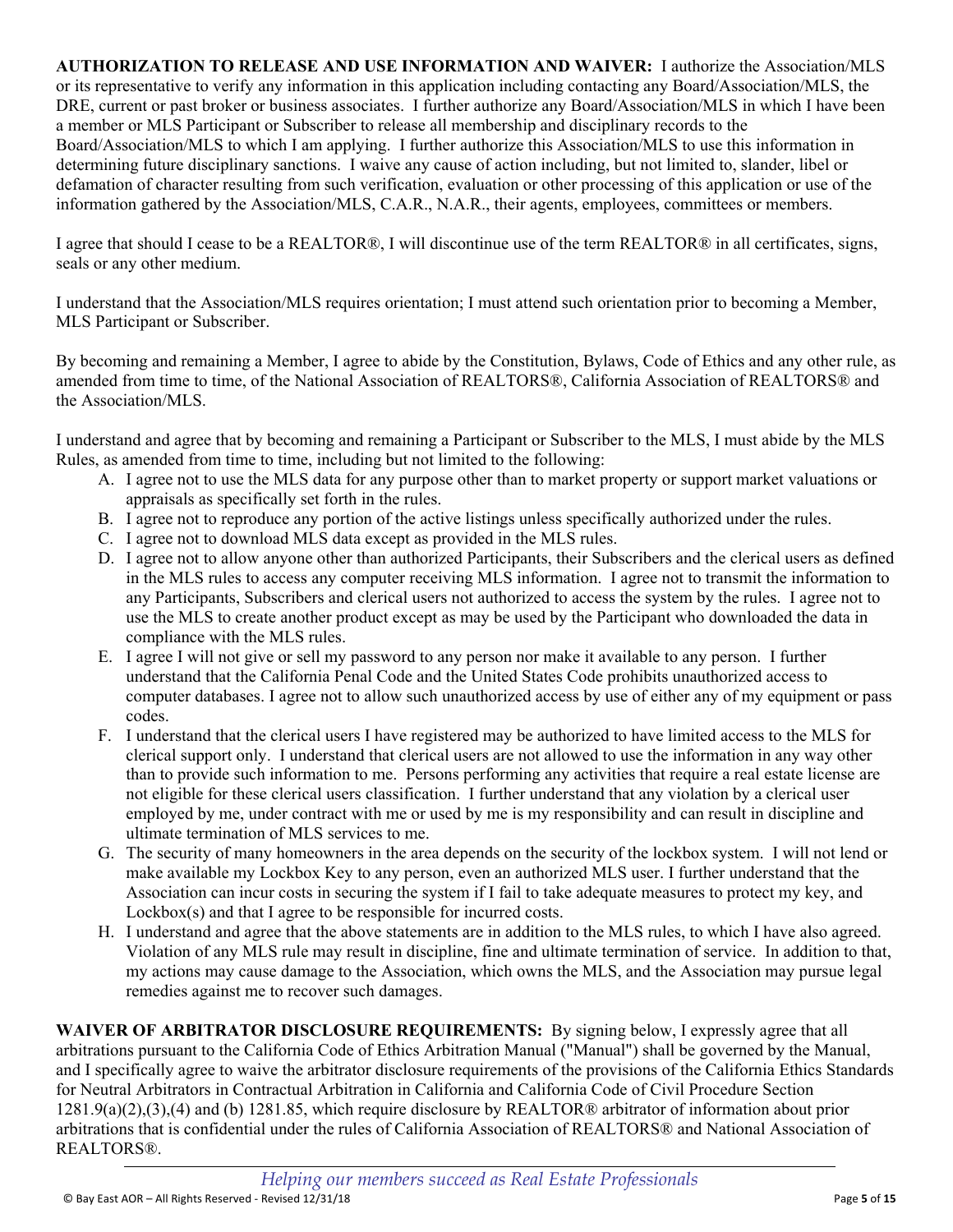**INDEMINIFICATION:** Member shall protect, defend, indemnify and hold harmless Bay East and its officers, directors, employees, agent or representative for any and all liability, damages, loss or expense, including reasonable fees of attorneys and other professionals, arising from any claim, demand, action or proceeding initiated by any third party against any of them that the Listing Content violates the proprietary or contract right of any third party.

| <b>Print Name of Applicant</b>                           |                         |  |
|----------------------------------------------------------|-------------------------|--|
|                                                          | Date: $\qquad \qquad$   |  |
| <b>Signature of Applicant</b>                            |                         |  |
| <b>Print Name of Designated REALTOR® (Office Broker)</b> |                         |  |
|                                                          | Date: <u>__________</u> |  |
| <b>Signature of Designated REALTOR®</b>                  |                         |  |
| <b>Print Name of MLS Participant (Office Broker)</b>     |                         |  |
|                                                          | Date: <u>_________</u>  |  |
| <b>Signature of MLS Participant</b>                      |                         |  |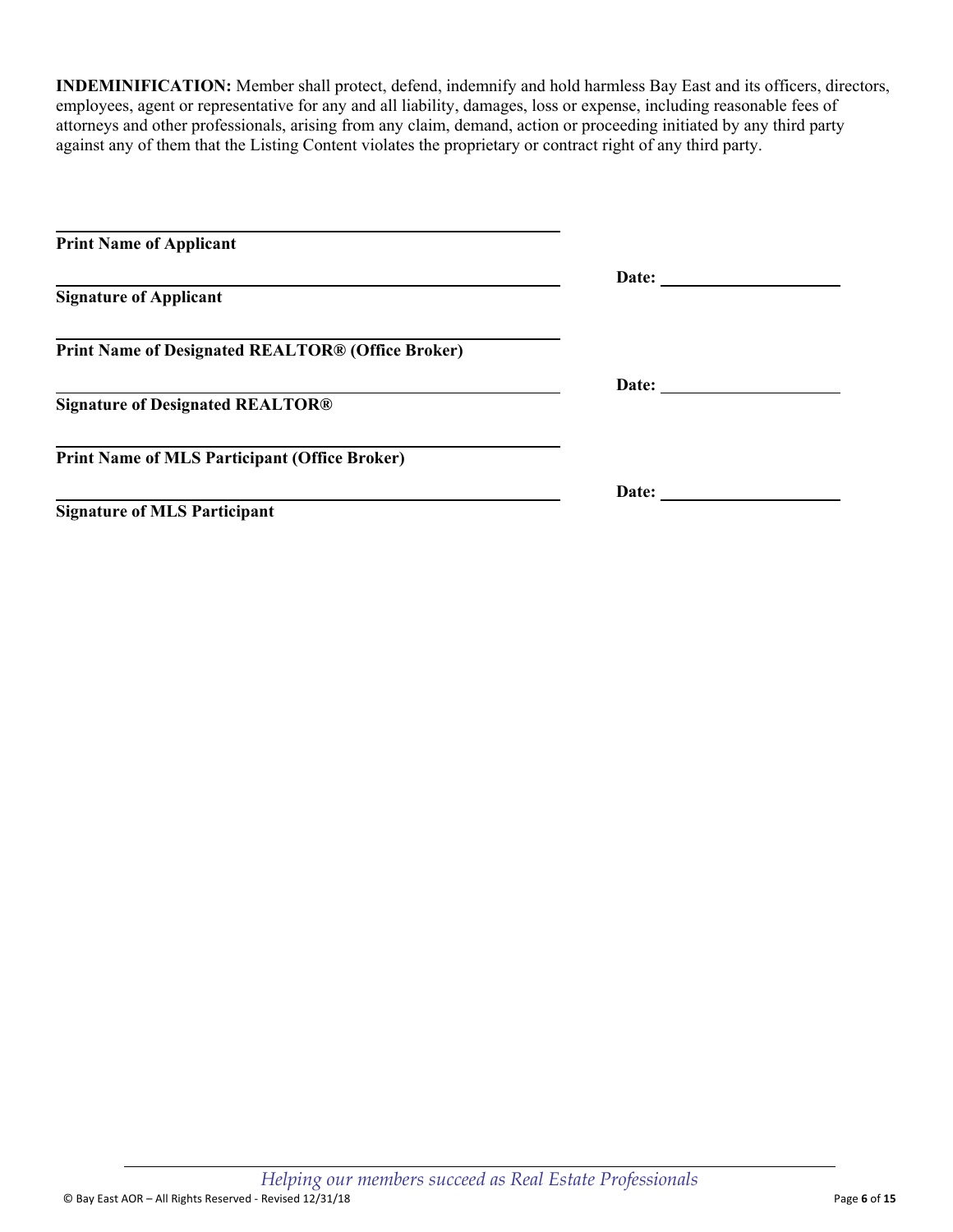#### **RULES AND REGULATIONS RELATING TO USE OF THE SERVICE**

#### **Supra XpressKEY and eKEY Software Sub-Lease/License Agreement**

KEYHOLDER AND ORGANIZATION agree as follows:

This Sub-Lease/License Agreement ("Agreement") is entered into by and between the Organization and Keyholder shown on page 4 of this Agreement on the date set forth therein.

Keyholder and Organization agree as follows:

### **1. LEASE AND LICENSE**

a. **XpressKEY**.If selected, Organization leases to Keyholder, and Keyholder leases from Organization, the XpressKEY (the "XpressKEY") (which may be new or refurbished). The equipment and software incorporated in the XpressKEY enables Keyholder to obtain a current update code; open and perform other iBox functions; and upload property-showing data.

 b. **eKEY Professional or Basic Software**.If selected, Organization grants to Keyholder, a limited non-exclusive, non-transferable, revocable sub-license for the Term to use the eKEY Professional or Basic Software (the "eKEY"). The eKEY enables Keyholder to obtain a current update code; open and perform other iBox functions; and upload property showing data. The eKEY is used with certain electronic devices ("Devices") approved by Supra. Supra may approve additional Devices during the term of the Agreement but does not provide any warranty of the performance of such Devices.

 c. **iBox BT LE**. If applicable, Organization leases to Keyholder for the Term, and Keyholder agrees to lease, iBox BT LE units ("iBoxes").

 d. **Network**. Organization grants to Keyholder (i) a limited non-exclusive, non-transferable, revocable sub-license to use the network (the "Network"), the use of which Organization licenses from UTC Fire & Security Americas Corporation, Inc. ("Supra"), which is necessary for the use and operation of the XpressKEY or eKEY (collectively, "Key") for the Term shown on page 4 of this Agreement and (ii) a limited, non-exclusive, nontransferable, revocable sub-license to use the software Organization licenses from Supra (the "Software") for the Term.

### **2. SERVICE**

 a. The Software, the equipment incorporated in the XpressKEYs and iBoxes (if applicable), (collectively, "Equipment"); Network; and KIM Database are collectively, "Service."

b. Keyholder understands that, in order to make the Service available to Keyholder, Organization and Supra entered into a Master Agreement that provides the terms under which Supra will provide the Service to Organization. **Keyholder understands that, if the Master Agreement is terminated for any reason during the Term of this Agreement, the Service will no longer be available to Keyholder and this Agreement will terminate in accordance with Section 12 below. Keyholder agrees that, under the terms of the Master Agreement, Organization may elect a different Service or choose to upgrade the Service at any time during the Term of this Agreement, which may result in an increase of the System Fee and/or the termination of this Agreement.** Except as the rights and obligations of Keyholder and Organization under this Agreement may be affected as described in the two preceding sentences, the rights and obligations between Keyholder and Organization with respect to the Service are governed solely by the terms and conditions of this Agreement. Keyholder understands that failure of Organization to perform its obligations under the Master Agreement may detrimentally affect Keyholder's use of the Service.

c. In the Master Agreement, Supra has reserved the right to discontinue any item of Equipment used in connection with the Service. If Supra discontinues any item of Equipment, the Equipment leased and licensed hereunder shall continue to be completely compatible with and shall function with the Service. If the Equipment leased is lost, destroyed or damaged, Organization may replace that Equipment with refurbished Equipment ("Replacement"), which shall be completely compatible with and shall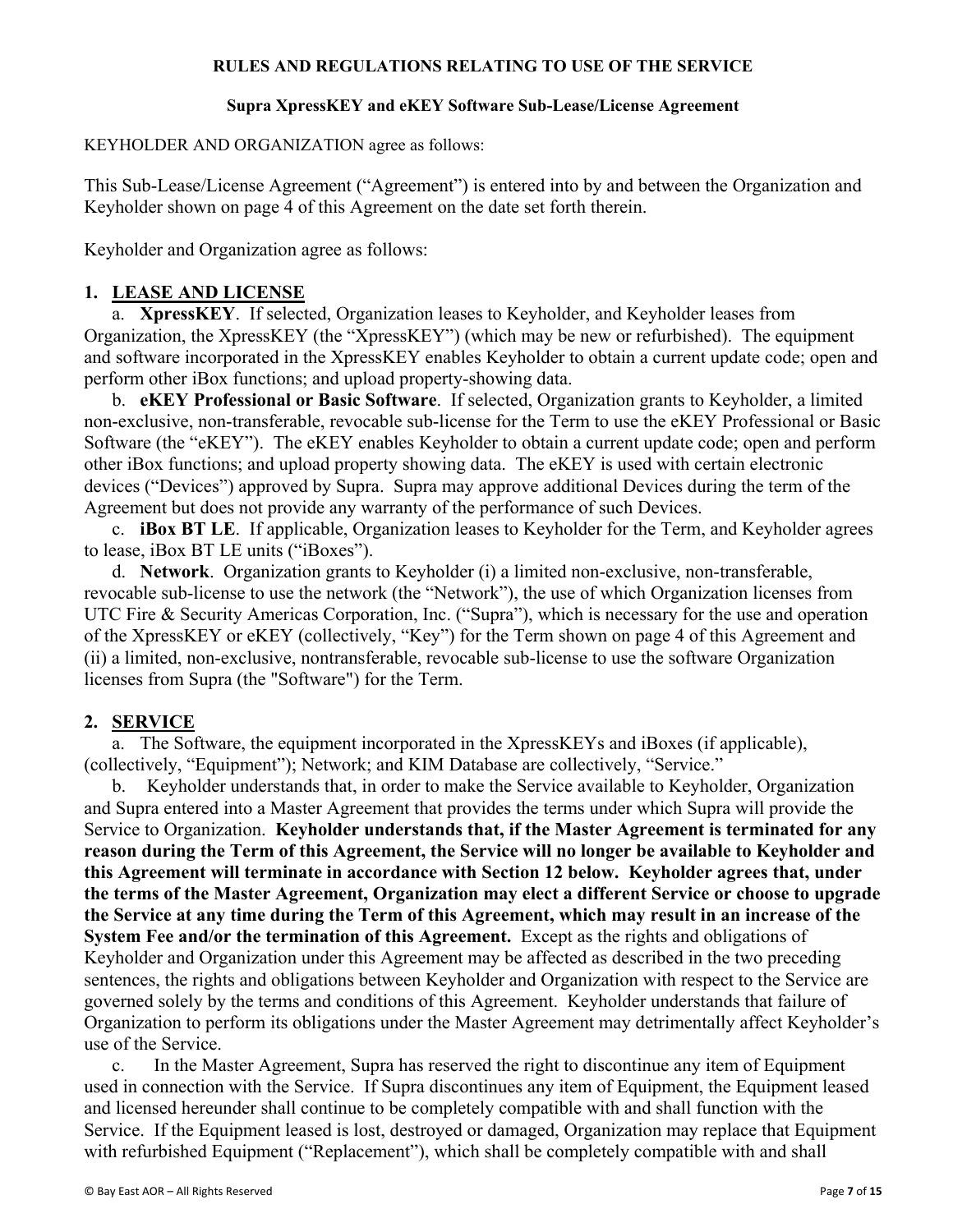function with the Service, and shall offer the same level of functionality as the Equipment currently offered.

 d. Keyholder agrees to comply with the Rules and Regulations relating to the use of the Service which are set forth in the User Guide and the Rules and Regulations of Organization and/or its MLS system. By executing this Agreement, Keyholder agrees to maintain the security of the personal identification number of each piece of Equipment to prevent the use of the Equipment by unauthorized persons. Keyholder further agrees that neither the Service, nor any other Supra product used in connection with the Service (including the Equipment), is a security system. The Service is a marketing convenience key-control system, and as such, any loss of Equipment or disclosure of personal identification numbers compromises the integrity of the Service, and Keyholder agrees to use her or his best efforts to ensure the confidentiality and integrity of all components of the Service.

**3. TERM** This Agreement shall commence on the date set forth in the signature block and have a term ("Term") until **September 8, 2023**, unless terminated earlier or extended pursuant to the provisions of this Agreement.

## **4. PAYMENTS**

a. **DURING THE TERM OF THIS AGREEMENT, KEYHOLDER SHALL PAY TO ORGANIZATION A FEE FOR THE RIGHT TO USE THE SERVICE PLUS APPLICABLE TAX (THE "SYSTEM FEE"). SUCH SYSTEM FEE SHALL BE DETERMINED BY ORGANIZATION. KEYHOLDER SHALL BE ENTITLED TO TERMINATE THIS AGREEMENT IN ACCORDANCE WITH THE PROVISIONS CONTAINED IN SECTION 12.** 

b. Keyholder shall pay the System Fee determined by the Organization upon entering this Agreement and shall pay the System Fee for all subsequent years as directed by the Organization.

c. Organization reserves the right to: (i) increase the System Fee annually, (ii) charge a key activation fee, (iii) charge a late fee for any System Fee that is not paid as directed by the Organization, and (iv) charge a fee for any payment that is returned unpaid or for insufficient funds or credit.

d. EXCEPT AS OTHERWISE PROVIDED HEREIN, KEYHOLDER'S OBLIGATION TO MAKE PAYMENTS TO OR AT THE DIRECTION OF ORGANIZATION SHALL BE ABSOLUTE, UNCONDITIONAL, NONCANCELABLE AND INDEPENDENT AND SHALL NOT BE SUBJECT TO ANY SETOFF, CLAIM OR DEFENSE FOR ANY REASON, INCLUDING ANY CLAIMS KEYHOLDER MAY HAVE RELATING TO PERFORMANCE OR FOR LOSS OR DAMAGE OF OR TO THE SERVICE OR THE EQUIPMENT OR ANY REPLACEMENTS.

**5. TITLE AND USE** The Service, including all its components, and the Equipment (except iBoxes), are and shall at all times remain the property of Supra. All additions and upgrades to the Software shall become part of the Software and shall, without further act, become the property of Supra. The Software and all applicable rights in patents, copyrights, trade secrets, and trademarks, are and shall at all times remain the property of Supra.

## **6. RISK OF LOSS; RETURN OF EQUIPMENT**

a. No loss, damage or destruction to the Equipment shall relieve Keyholder of any obligation under this Agreement, except to the extent any such loss, damage or destruction is directly caused by the negligence of Organization. The cost for replacing Equipment that is lost, damaged or destroyed and the damages to be paid by Keyholder for failing to return the Equipment upon termination of this Agreement is: **XpressKEY - \$249.00; XpressKEY screen - \$40.00**. Replacements may be refurbished Equipment.

b. At the expiration of the Term, Keyholder, at Keyholder's expense and risk, shall immediately return or cause the return to Organization to such location as Organization shall specify, all Equipment or components leased and licensed pursuant to this Agreement. All Equipment or components leased and licensed herein shall be returned in good condition, repair and working order, ordinary wear and tear excepted.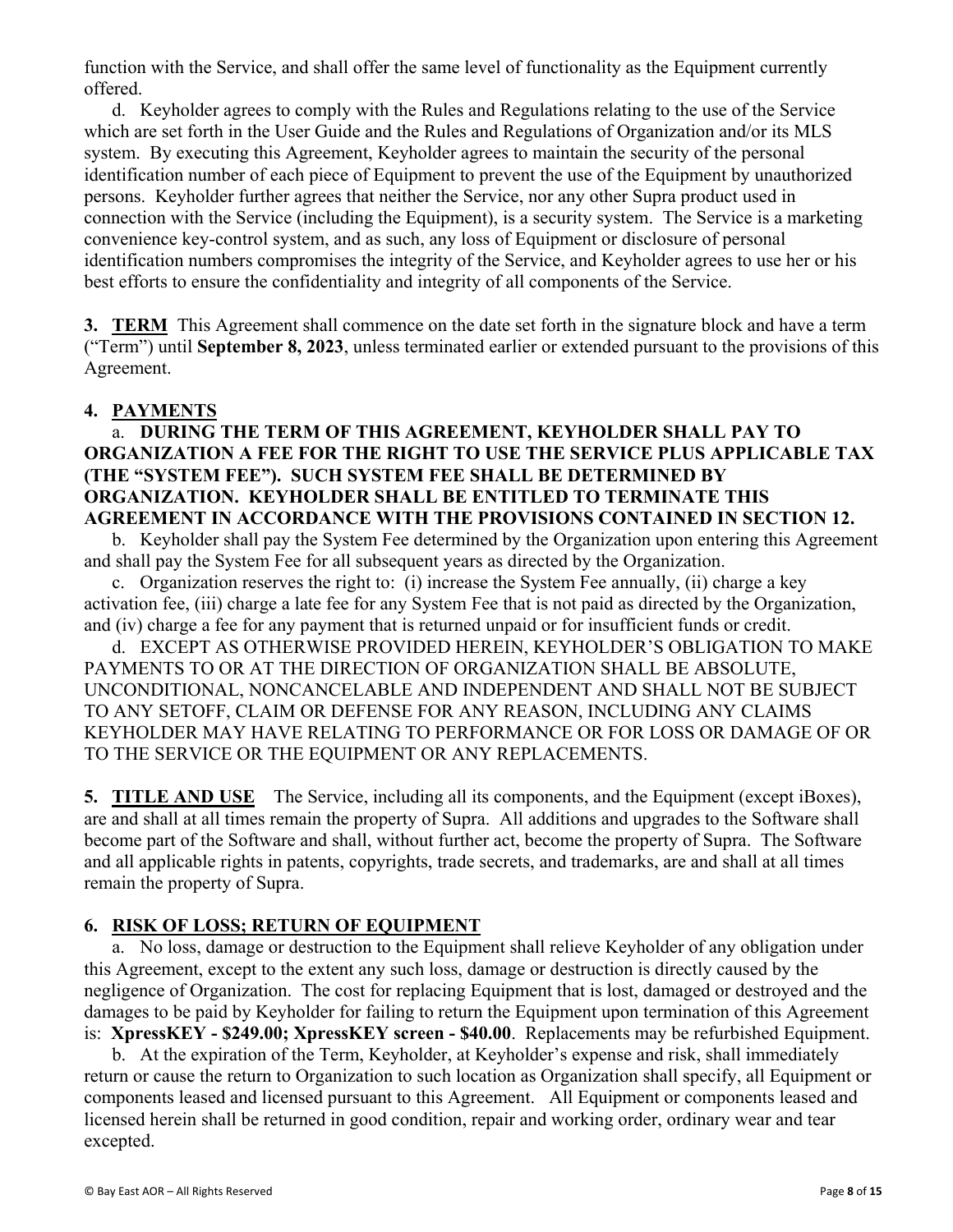## **7. REPRESENTATIONS AND COVENANTS** Keyholder covenants and agrees:

 a. If Keyholder misuses the Service or any component thereof, including without limitation, use of the Service in violation of the User Guide, and a third party brings an action against Organization and/or Supra relating to such misuse, Keyholder agrees to indemnify, defend and hold harmless Organization and/or Supra, and their respective directors, officers, agents, representatives, employees, successors and assigns, from and against any and all claims, demands, actions, losses, damages, injuries, obligations, liabilities and costs and expenses of every kind or nature (including reasonable attorneys' fees, whether incurred at the trial or appellate level, in an arbitration proceeding, in bankruptcy, including without limitation, any adversary proceeding, contested matter or motion or otherwise) incurred by Organization and/or Supra in such proceeding.

b. That neither Organization nor Supra shall be liable for any compensatory, indirect, incidental, consequential, punitive, reliance or special damages, including, without limitation, damages for lost profits, advantage, savings or revenues of any kind or increased cost of operations, arising out of the use or inability to use the Service for any purpose whatsoever whether or not Keyholder has been advised of the possibility of such damages.

c. That Keyholder will not (i) use or gain access to the source code for the Software; (ii) alter, reproduce, modify, adapt, translate, reverse engineer, de-compile, disassemble or prepare derivative works based upon the Software; or (iii) provide or otherwise make available the Software or any part or copies thereof to any third party.

d. To provide Organization and Supra with written notice of any legal proceeding or arbitration in which Keyholder is named as a defendant and that alleges defects in the Equipment within five (5) days after Keyholder receives written notice of such action.

The obligations set forth in this Section shall survive termination of this Agreement.

## **8. DEFAULT**

a. Each of the following events shall be an Event of Default by Keyholder under this Agreement: (i) Keyholder's failure to pay, for any reason, any amount required under this Agreement within fifteen (15) days after the date that such payment is due; or (ii) the commencement of either an involuntary or voluntary action under any bankruptcy, insolvency or other similar law of the United States of America or any state thereof or of any other country or jurisdiction with respect to Keyholder; provided, however, that the commencement of any involuntary case or proceeding will not be an Event of Default under this Agreement if such case or proceeding is dismissed within sixty (60) days after it was commenced.

b. An Event of Default by Organization under this Agreement will occur upon the termination for any reason of the Master Agreement.

### **9. RIGHTS AND REMEDIES**

a. Upon the occurrence of an Event of Default by Keyholder, Organization may, at its sole option and without limitation or election as to other remedies available under this Agreement or at law or in equity, exercise one or more of the following remedies: (i) terminate this Agreement and demand the return of any Equipment and Software to Organization; (ii) terminate one or both of Keyholder's sub-licenses to use the Network and to use the Software; (iii) direct Supra to deactivate Keyholder's access to the Service or any component of the Service; (iv) bill the Keyholder for any outstanding amounts owed under this Agreement, including any applicable liquidated damages for the failure to return the Equipment; and/or (v) take any and all actions necessary to collect all amounts currently due and owing under this Agreement, including any and all costs and expenses of every kind or nature (including reasonable attorneys' fees, whether incurred at the trial or appellate level, in an arbitration proceeding, or in bankruptcy, including any adversary proceeding, contested matter or motion, or otherwise) incurred by Organization in connection with the exercise of its rights and remedies under this Agreement.

 b. Upon the occurrence of an Event of Default by Organization or termination of this Agreement, all of Keyholder's obligations under this Agreement shall terminate, except that Keyholder shall be required to return the Equipment and Software to Organization and to pay Organization any outstanding amounts owed under this Agreement, including any damages for the failure to return the Equipment and Software.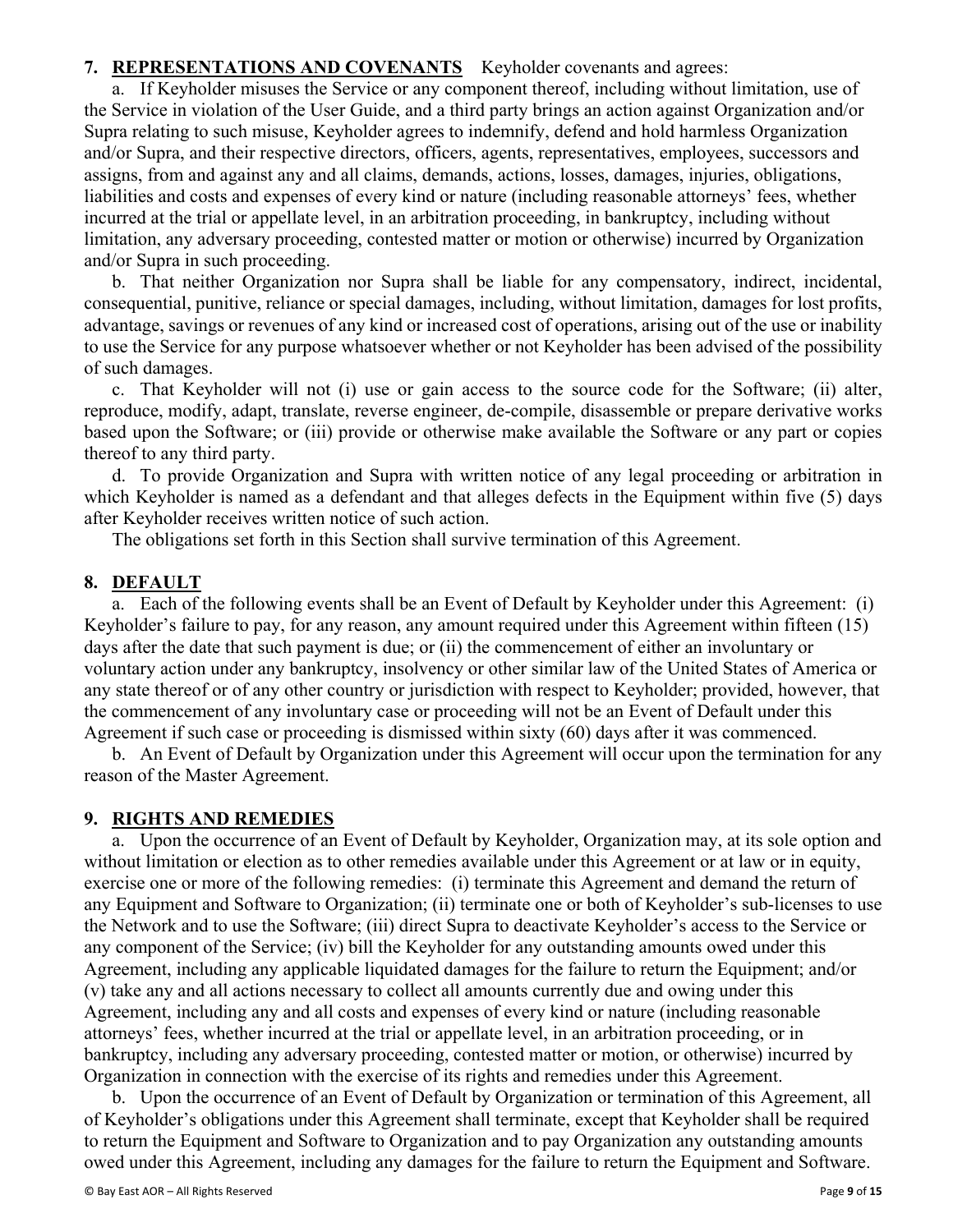c. If Organization deactivates the Service because of a default by Keyholder under this Agreement, but does not otherwise terminate this Agreement, Keyholder will be entitled to seek to have the Service reactivated. In order to so, Keyholder shall be required to cure any and all existing defaults, and to pay any and all outstanding amounts owed under this Agreement and the reasonable costs and attorneys' fees incurred by Organization in connection with collecting under this Agreement. After confirmation of the curing of such defaults and the receipt of payment of such amounts, Organization shall direct Supra to reactivate the Equipment within twenty-four (24) hours.

 d. In the event that Organization institutes any action for the collection of amounts due and payable hereunder, Keyholder shall pay, in addition to the amounts due and payable under this Agreement, all reasonable costs and attorneys fees incurred by Organization in connection with collecting under this Agreement. Keyholder expressly waives all rights to possession or use of the Service or the Equipment or any component thereof after the occurrence of an Event of Default, and waives all claims or losses caused by or related to any repossession or termination of use.

 e. Organization's failure or delay in exercising any right or remedy under this Agreement shall not operate as a waiver thereof or of any subsequent breach or of such right or remedy. Organization's rights and remedies are cumulative, not exclusive, and no exercise of any remedy shall preclude the exercise of another remedy.

10. ARBITRATION; LITIGATION Any controversy or claim arising out of or relating to this Agreement shall be resolved by binding arbitration in accordance with the rules of the American Arbitration Association or such other rules as may be agreed to by the parties. The arbitration shall be conducted in a location mutually agreed to by the parties. If the parties fail to agree on the location of the arbitration within thirty (30) days after either party requests arbitration, the arbitration shall be conducted in the city where Organization is located; provided that either party shall be entitled to participate in such arbitration by video conference or teleconference. The substantially prevailing party in any arbitration under this Agreement shall be entitled to recover from the other as part of the arbitration award reasonable costs and attorney's fees. Any arbitration award may be enforced by a court of competent jurisdiction in accordance with applicable law. In the event that legal action to enforce the arbitration award is necessary, the substantially prevailing party shall be entitled to recover its reasonable costs and attorney's fees in such action or any appeals.

**11. NOTICES** All notices hereunder shall be sent by (i) hand-delivery, (ii) facsimile, (iii) certified mail, return receipt requested, postage prepaid, or (iv) overnight delivery service, to the party being notified at its address set forth in the signature block of this Agreement, or to such other address as a party shall subsequently specify to the other party in writing. Notices shall be deemed to have been delivered when received, if hand-delivered or sent by facsimile or certified mail, three (3) days after the day deposited in the mail; or one (1) day after the day deposited with an overnight delivery service.

## **12. TERMINATION**

 a. Keyholder may terminate this Agreement at any time by returning the Equipment and Software to Organization and paying Organization any amounts owing prior to such termination, including (i) any applicable damages for the failure to return the Equipment and Software as set forth in Section 6(a) hereof, and (ii) any System Fees owing prior to such termination which remain unpaid. Upon termination, System Fees that would have become owing after the date of termination of this Agreement are released and discharged by Organization.

 b. Organization may terminate this Agreement upon termination of the Master Agreement for any reason, including without limitation, a default by Organization under the Master Agreement or an upgrade of the Service by Organization. Upon termination, Keyholder shall be obligated to satisfy the obligations in Section 12(a).

 c. In the event that Keyholder fails to return all Equipment leased to Keyholder upon termination of this Agreement or at the expiration of the Term, Keyholder agrees to pay to Organization, as liquidated damages for such failure to return the Equipment, the amount set forth in Section 6(a).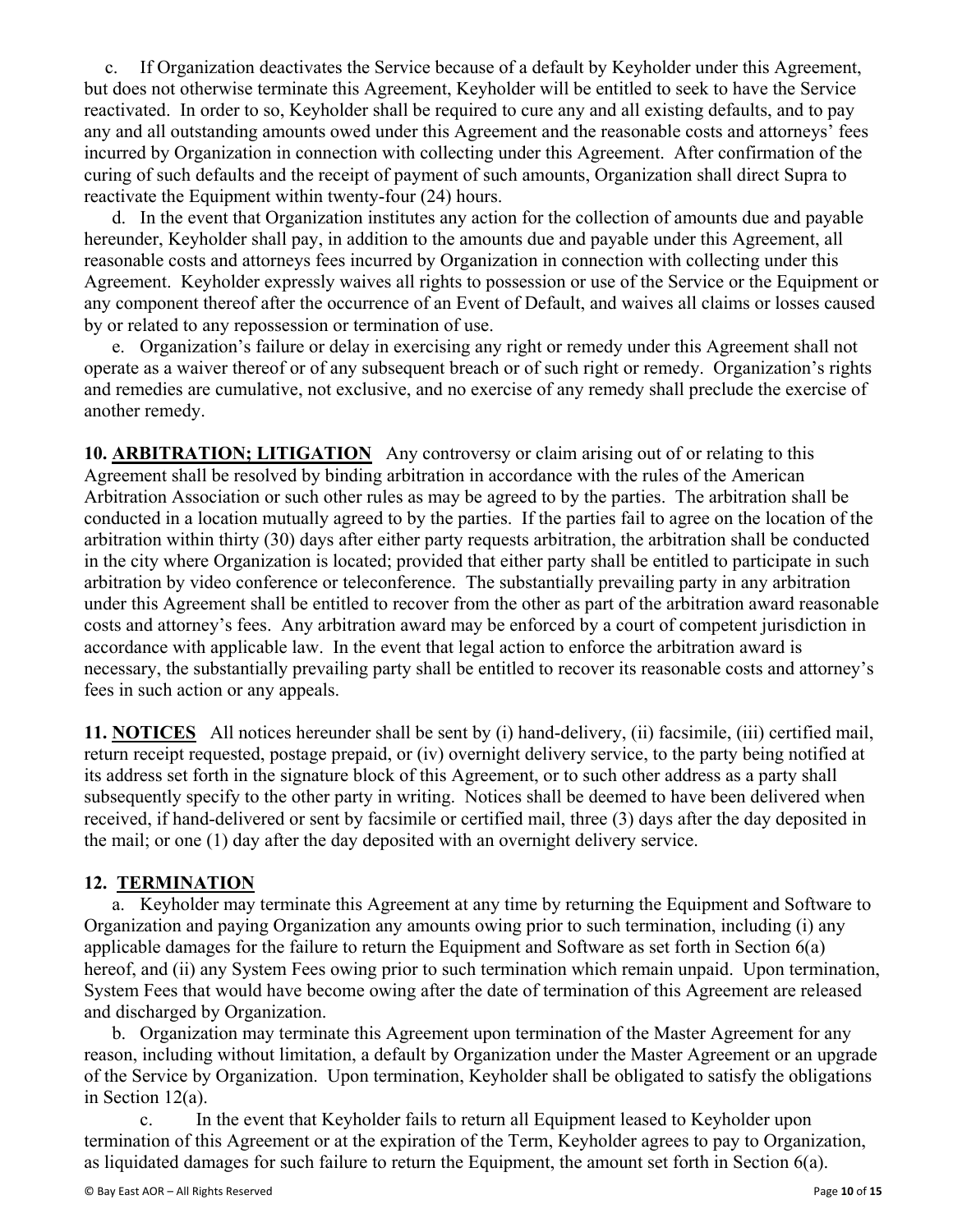d. In addition, Keyholder shall not be entitled to any refund of any unused portion of the System Fee for use of the Service previously paid.

**13. WARRANTY** The Equipment and Software are warranted by Supra against defects in workmanship and/or materials, to be fit for the intended purpose and to conform in all material respects to its written specifications for the term of the Agreement. Supra shall, without charge, repair or replace such defective or nonconforming component for the term of the Agreement. Keyholder must return any defective system component under warranty to Organization at Keyholder's sole cost and expense and Organization shall provide all repaired or replacement Equipment to Keyholder. This warranty does not extend to any damage caused by accident, abuse, neglect or misuse of system components. Keyholder agrees to cooperate with Organization and Supra by performing diagnostic tests provided to Keyholder when Keyholder initially seeks warranty service.

## **14. GENERAL PROVISIONS**

a. This Agreement constitutes the entire agreement between Organization and Keyholder relating to the Agreement of Equipment and use of the Service.

b. Provided that Keyholder has returned to Organization all keys previously leased by Organization to Keyholder, all prior leases between Organization and Keyholder for such keys are terminated effective as of the parties' execution of this Agreement.

c. This Agreement may be executed in a number of counterparts, each of which will be deemed an original and when taken together shall constitute one agreement.

d. Any waiver or consent by any party to any breach by the other, whether express or implied, shall not constitute a consent to or waiver of any other or subsequent breach.

e. All agreements, representations and warranties contained in this Agreement shall survive the expiration or other termination of this Agreement.

f. If any provision of this Agreement is unenforceable, such unenforceability shall not affect the enforceability of the remaining provisions of this Agreement.

g. This Agreement shall be governed by the laws of the State in which Organization is located.

h. This Agreement shall be binding upon and inure to the benefit of Organization, and its successors and assigns, and Keyholder and its permitted successors and assigns.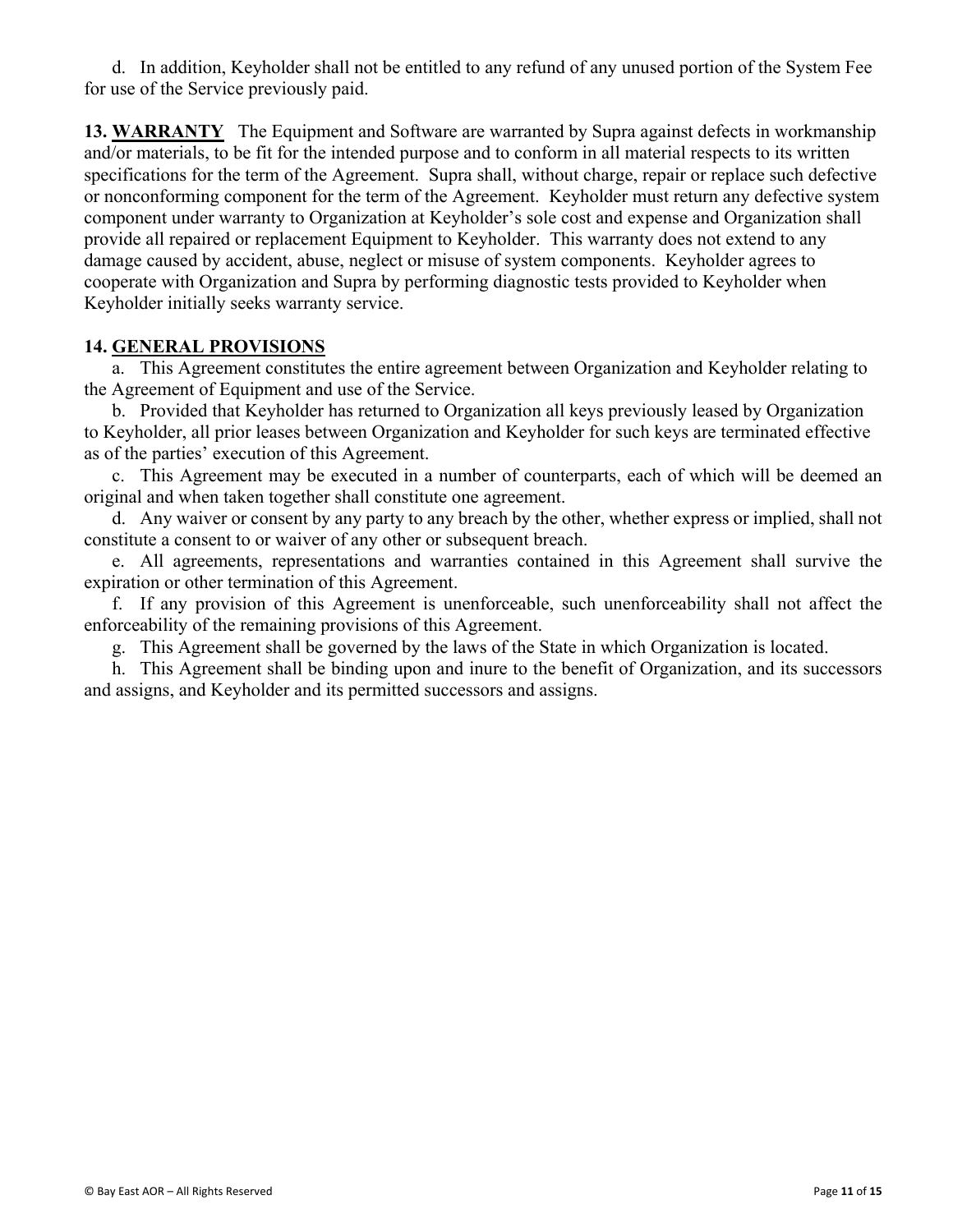#### **IN WITNESS WHEREOF, ORGANIZATION AND KEYHOLDER HAVE CAUSED THIS LEASE TO BE DULY EXECUTED AS OF THE DATE SET FORTH IN THE PREAMBLE TO THIS LEASE.**

**I certify that the information given in this application is true and correct, and agree to abide by all the rules and conditions set forth.** 

**I understand and acknowledge that my Supra Key is leased from Bay East, and I am required to return any leased equipment to Bay East upon the discontinuance of my MLS Service. I further understand that; if I possess any leased Bay East iBoxes, they must also be returned upon the discontinuance of my MLS Service. Failure to return any leased equipment within ten (10) days of my MLS termination may result in the loss of any deposits and could result in legal action against me.** 

| Keyholder's (Applicant) Signature | Date |  |
|-----------------------------------|------|--|
| Keyholder's Printed Name          |      |  |
| Participant's Signature (Broker)  | Date |  |
| Participant's Printed Name        |      |  |

## **IF YOU ARE CO-OPERATING YOUR KEY FROM ANOTHER MLS, PLEASE INDICATE YOUR KEY SERIAL NUMBER, YOUR 4-DIGIT PIN NUMBER, AND THE MLS YOUR KEY WAS ISSUED FROM.**

**Key Serial #: 4-Digit Pin #:** 

**Issuing MLS:**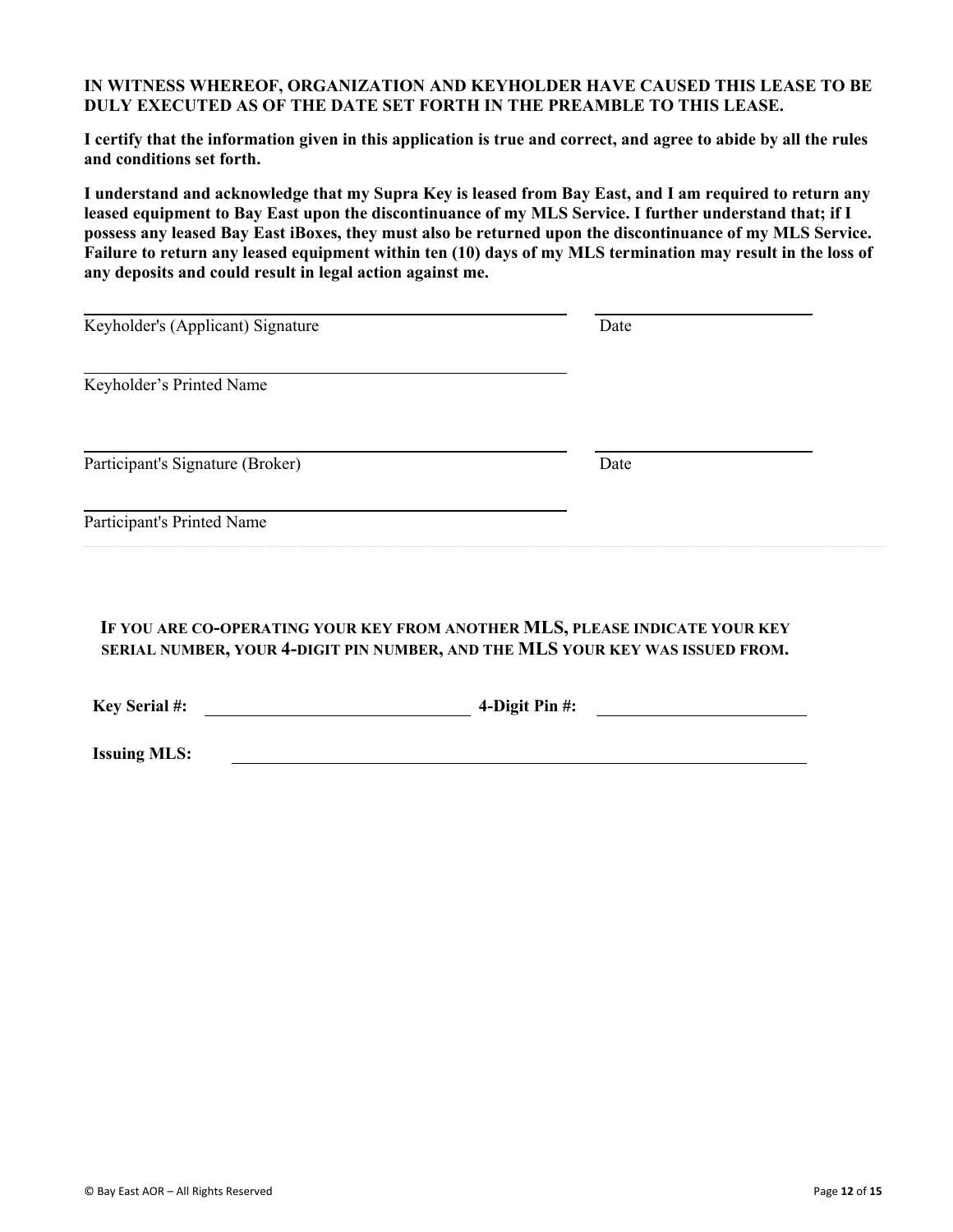## **Bay East Association of REALTORS® Installment A**

| <b>MONTHLY PRORATED FEES</b><br><b>July 2019</b>   |           | <b>REALTOR®</b> | <b>REALTOR®</b><br><b>MLS</b> | <b>REALTOR®</b><br><b>MLS w/Key</b> | <b>MLS</b> | <b>MLS</b><br>w/Key |
|----------------------------------------------------|-----------|-----------------|-------------------------------|-------------------------------------|------------|---------------------|
|                                                    |           |                 |                               |                                     |            |                     |
| Membership Initiation Fee                          | One time  | 100.00          | 200.00                        | 200.00                              | 100.00     | 100.00              |
| <b>CAR</b> Processing                              | One time  | 100.00          | 100.00                        | 100.00                              |            |                     |
| <b>SUPRA Key Issuance</b>                          | One time  |                 |                               | 50.00                               |            | 50.00               |
| eKEY (July 2019 - June 2020)                       | $12$ mos. |                 |                               | 281.25                              |            | 281.25              |
| CAR (July $2019$ – December 2020)                  | $18$ mos. | 227.00          | 227.00                        | 227.00                              |            |                     |
| NAR (July 2019 – December 2020)                    | 18 mos.   | 295.00          | 295.00                        | 295.00                              |            |                     |
| Local Association (July 2019 - June 2020)          | $12$ mos. | 295.00          | 295.00                        | 295.00                              |            |                     |
| MLS Participant/Subscriber (July 2019 - June 2020) | $12$ mos. |                 | 520.00                        | 520.00                              | 520.00     | 520.00              |
|                                                    |           |                 |                               |                                     |            |                     |
| <b>TOTAL DUE NOW</b>                               |           | 1017.00         | 1637.00                       | 1912.00                             | 620.00     | 895.00              |
|                                                    |           |                 |                               |                                     |            |                     |
| C.A.R. RAA (see disclosure) (2020)                 |           | 49.00           | 49.00                         | 49.00                               |            |                     |
| 2020 REALTOR Action Fund (Optional)                |           | 50.00           | 50.00                         | 50.00                               |            |                     |
| <b>TOTAL DUE 12/16/19</b>                          |           | \$99.00         | \$99.00                       | \$99.00                             |            |                     |
|                                                    |           |                 |                               |                                     |            |                     |
| <b>Education Advantage</b>                         |           | 39              | 39                            | 39                                  |            |                     |
| Foundation Contribution                            |           | 35              | 35                            | 35                                  |            |                     |

\*Make a difference by helping promote REALTOR® interests through the political process and designate an additional \$50 or more to the REALTOR® Action \$50 is the suggested additional voluntary contribution but you may give more, less or none at all. See additional information on the political contribution structure and allocation on page 15.

## **SEE NEXT PAGE FOR CREDIT CARD PAYMENT**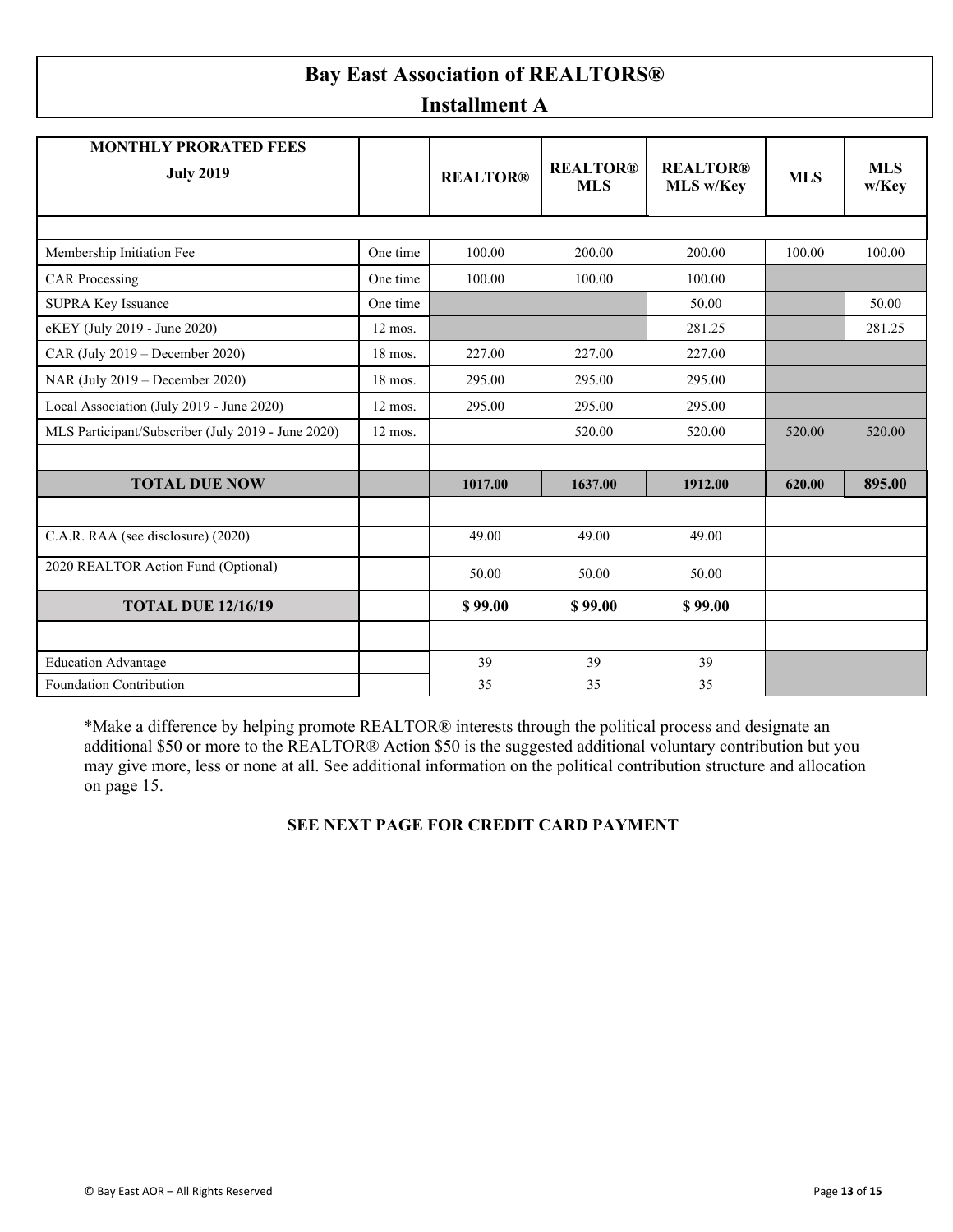## **INSTALLMENT PLAN B**

| <b>INSTALLMENT DUE DATES</b> | <b>REALTOR®</b> | <b>REALTOR®</b><br><b>MLS</b> | <b>REALTOR®</b><br><b>MLS w/eKEY</b> | ML S   | <b>MLS w/eKEY</b> |
|------------------------------|-----------------|-------------------------------|--------------------------------------|--------|-------------------|
| At sign up (Installment #1)  | 386.00          | 616.00                        | 891.00                               | 240.00 | 515.00            |
| 09/16/2019 (Installment #3)  | 409.00          | 539.00                        | 539.00                               | 14000  | 140.00            |
| 12/16/2019 (Installment #4)  | 351.00          | 481.00                        | 481.00                               | 140.00 | 140.00            |
| 03/16/2020 (Installment #5)  |                 | 140.00                        | 140.00                               | 140.00 | 140.00            |
| TOTAL                        | 1146.00         | 1776.00                       | 2051.00                              | 660.00 | 935.00            |
|                              |                 |                               |                                      |        |                   |

**\*\* For fee breakout, please see Payment in Full chart on page 13** 

#### **- A \$10.00 processing fee has been included in each installment above**

**\*The 2019 C.A.R. dues include an amount for REALTOR® Action Assessment. Indicate how you would like your REALTOR® Action Assessment to be used. If no option is chosen, the assessment will be deposited into CREPAC and/or CREIEC funds.** 

 Please use my REALTOR® Action Assessment funds to support candidates for elected offices and campaigns. By choosing this option, the REALTOR® Action Assessment will be deposited into CREPAC and / or CREIEC and for other political purposes. See enclosed for more information.

Please use my REALTOR® Action Assessment funds for political education and member mobilization only.

#### **\*\* CAR allocation includes \$100 to support ballot measures**

\*\*\*Make a difference by helping promote REALTOR® interests through the political process and designate an additional \$50 or more to the REALTOR® Action \$50 is the suggested additional voluntary contribution but you may give more, less or none at all. See additional information on the political contribution structure and allocation on page 15.

#### □ eKEY Basic: FOB may be purchased separately

#### **To pay by Credit Card please call Amber at (925) 730-4065**

**OR** 

*Mail Application to Bay East Association of REALTORS® 7021 Koll Center Parkway, Pleasanton CA 94566 OR Fax (925) 730-0237 OR EMAIL: amberc@bayeast.org*

#### **Bay East has two convenient locations to serve you:**

Pleasanton, CA 94566 Alameda, CA 94501 (925) 730-4060 (510) 523-7229

7021 Koll Center Parkway 2490 Mariner Square Loop, Suite 200